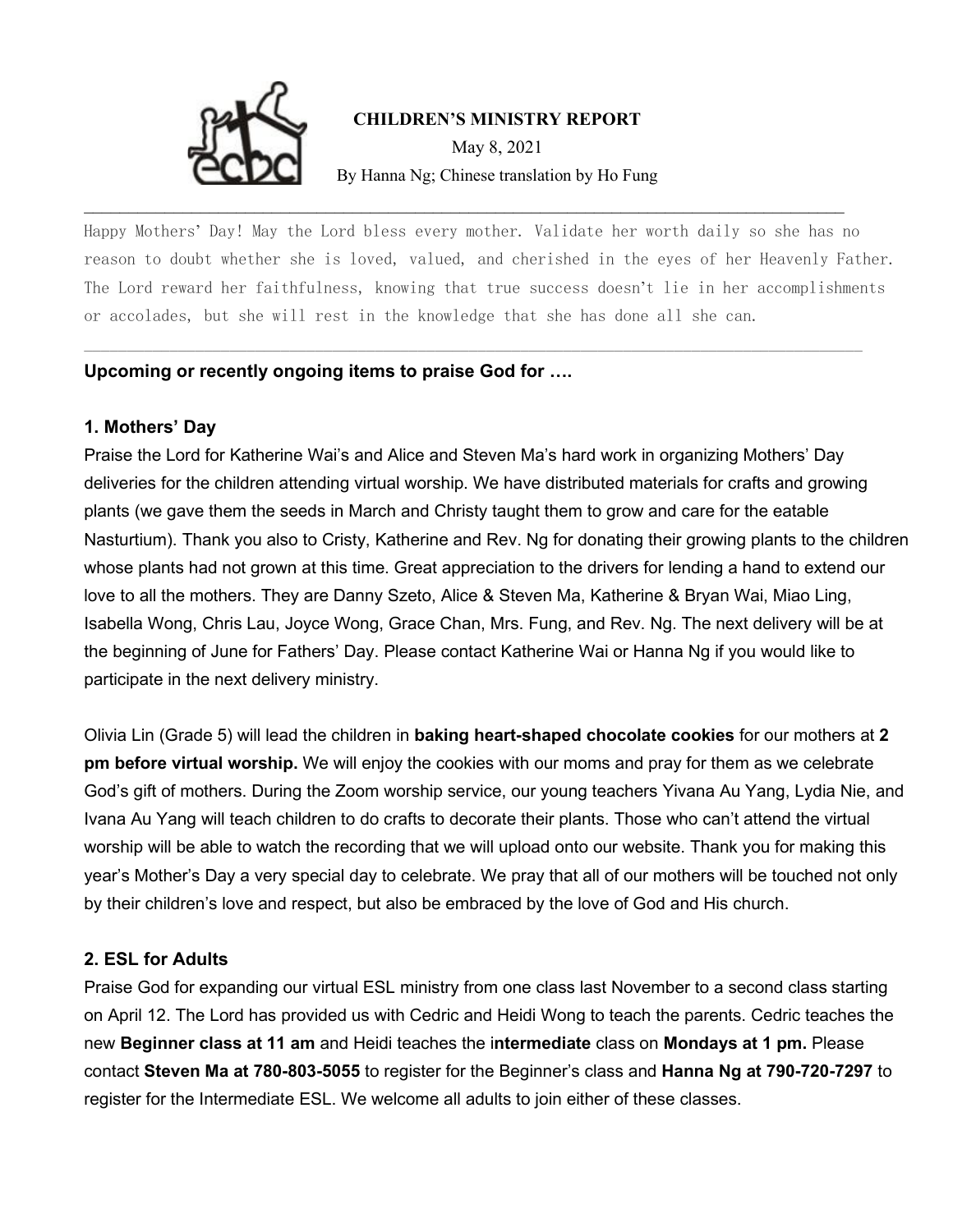**Completed events** (between April 9 and May 9) **we want to praise God for…**

## **1. Reconfirmed faith**

Praise the Lord for helping a mother reconfirm her faith in the Lord during our parenting class on May 9th. Alice Ma helped her to say a prayer of commitment to follow Christ as her personal Lord and Savior.

## **2. Children's Ministry Meeting**

We had a children's ministry meeting on April 24 to evaluate, plan, and pray for the upcoming ministry. Thanks to Cindy Li for leading the meeting, Miao Ling for sharing the devotional, and Alice Ma for taking minutes.

## **3. Adolescent Spring Workshops (Grades 7-12)**

We have done a follow-up home consultation for 22 of the 24 youths who attended the adolescent camp. Praise God for the opportunity to minister to the youths and their families. Graduation ceremonies that was originally planned for May 8 will be postponed due to the pandemic.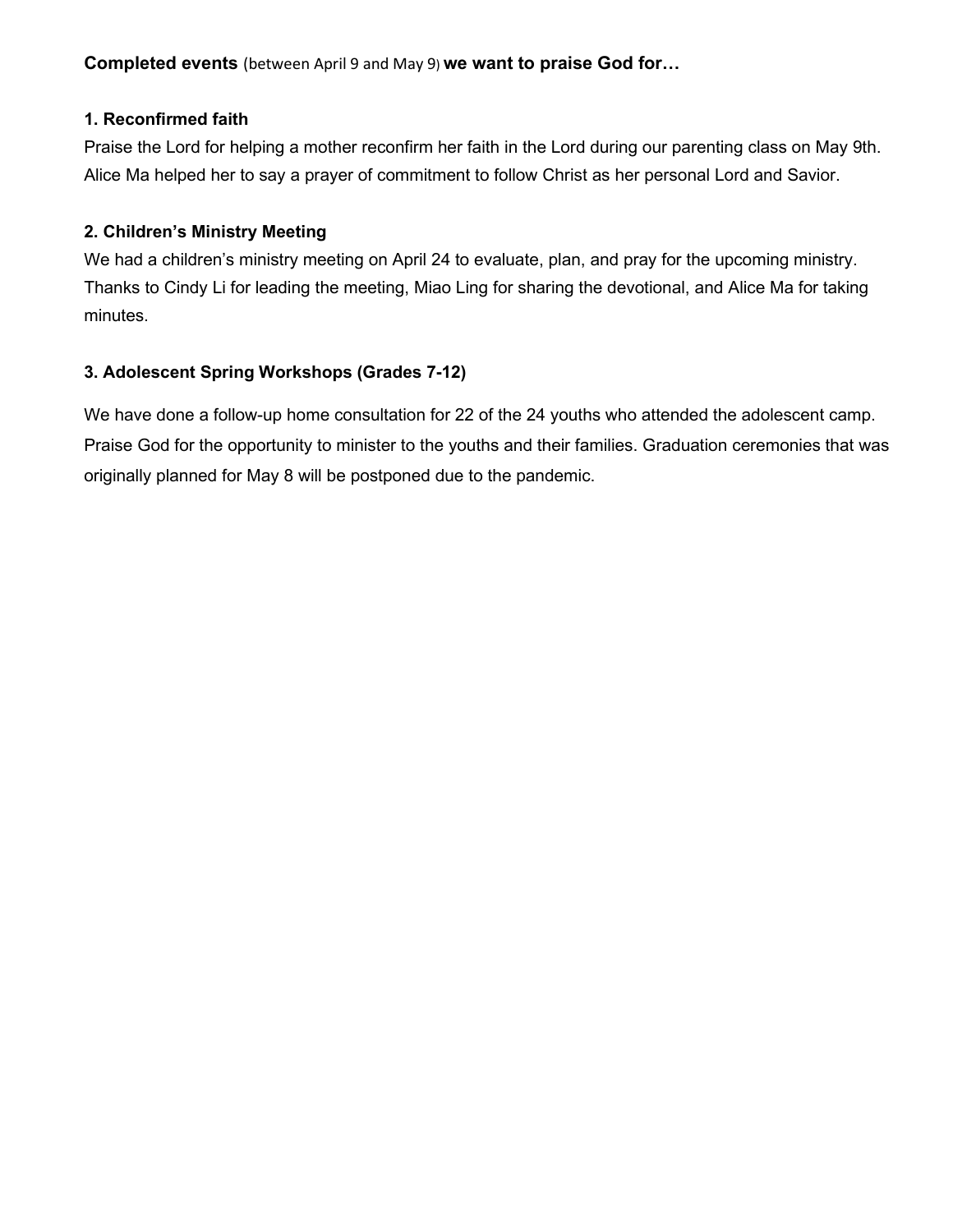# 兒童部五月份工作報告

### 為將來及正在進行的項目感謝神...

#### **1**。母親節

讚美神因著 Katherine Wai, Alice 和 Steven Ma 他們的勞苦,完成了母親節送禮包給凡有參加我們崇 拜的朋友。禮包內有手工的材料,及可以栽種的花種(我們在三月曾送出花種,並由 Cristy 教導怎樣 栽種可吃的花)。多謝 Cristy, Katherine 和吳牧師再送出種子,給上次未能種成功的小朋友。 非常感 謝那些願意幫助的司機,將我們的愛遞送母親們手上。這些司機有 Danny Szeto, Alice 和 Steven Ma, Katherine 和 Bryan Wai, Miao Ling, Isabella Wong, Chris Lau, Joyce Wong, Grace Chan, Mrs. Fung, and Rev. Ng. 現在又計劃在六月份父親節作第二次運送,是致送給父親們的。如果你們願意加 入這運送行例,請聯絡吳師母或 Katherine Wai.

Olivia Lin(五年級同學)在今主日網絡崇拜前下午二點正,帶領小朋友們烤<br> 給我們的母親。在享受期間,也為母親們祈禱,祝福神賜我們的母親。在 ZOOM 崇拜過程中,我們 年輕的教師們 Yivanna Au Yang, Lydia Nie, Ivana Au Yang 跟大家一齊做手工,用來裝飾我們所種出 來的花朵。如果那些未能參加我們崇拜的,我們將這過程先收錄,放上教會網頁。多謝各位使今年的 母親節來得別緻。我們祈望所有的母親,不單感受到她們兒女的愛,也可以領受到神和祂教會所送出 的愛心擁抱。

### **2**。成人英文班

讚美神,我們網上的英文班事工由去年十一月的一班,增加到今年四月十二日的兩班。神安排了 Cedric 和 Heidi Wong 夫婦來教導我們的家長們。每星期一上午十一時,是 Cedric 老師 的初級班,下午一時是 **Heidi** 老師的中級班。初級班請電 **780-803-5055** 向 **Steven Ma** 報名。中級 班請電 **780-720-7297** 向吳師母報名。非常歡迎成年人按程度報名。